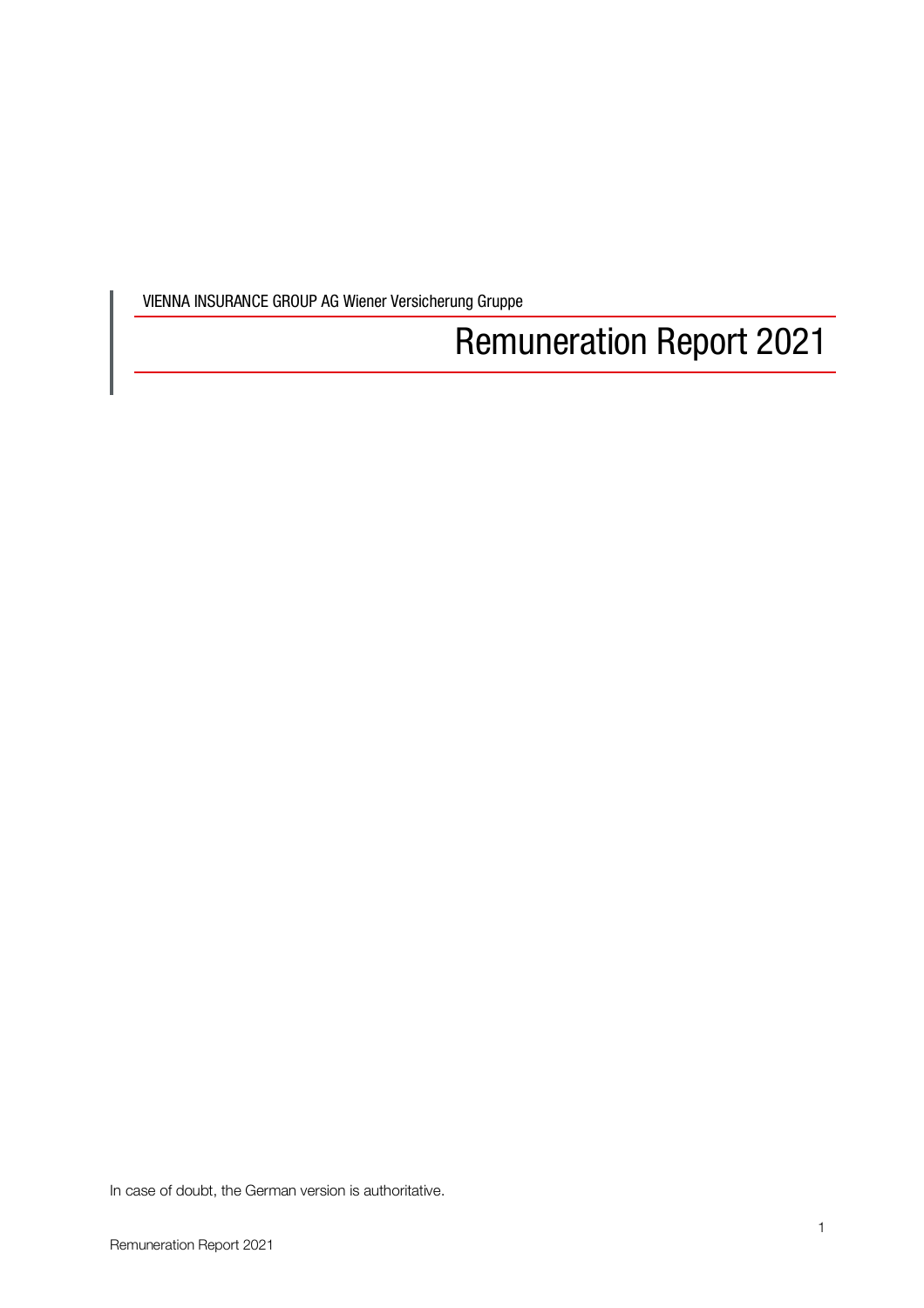## **Table of contents**

| 1. |       |                                                                                   |  |
|----|-------|-----------------------------------------------------------------------------------|--|
| 2. |       |                                                                                   |  |
|    | 2.1   |                                                                                   |  |
|    | 2.2   |                                                                                   |  |
|    | 2.2.1 |                                                                                   |  |
|    | 2.2.2 |                                                                                   |  |
|    | 2.2.3 |                                                                                   |  |
|    | 2.2.4 |                                                                                   |  |
|    | 2.2.5 | Overview of the aggregate remuneration for active members of the Managing Board10 |  |
|    | 2.2.6 |                                                                                   |  |
| 3. |       |                                                                                   |  |
|    | 3.1   |                                                                                   |  |
|    | 3.2   |                                                                                   |  |
|    | 3.2.1 |                                                                                   |  |
|    | 3.2.2 |                                                                                   |  |
|    | 3.2.3 |                                                                                   |  |
|    | 3.2.4 |                                                                                   |  |
| 4. |       |                                                                                   |  |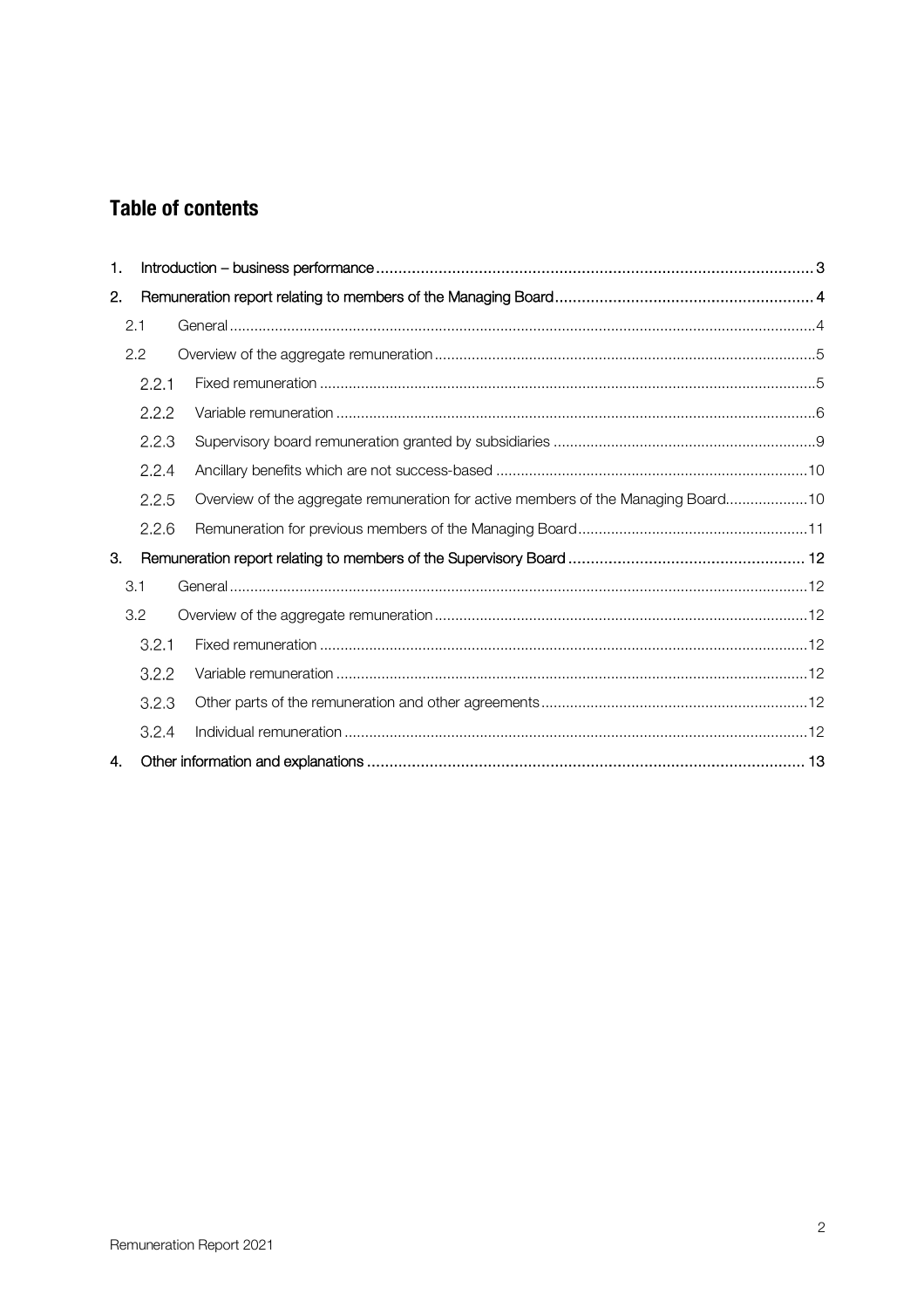The following remuneration report was prepared by the Managing Board and Supervisory Board of Vienna Insurance Group AG Wiener Versicherung Gruppe and provides for a detailed overview of the remuneration paid or owed to current or previous members of the Managing Board and Supervisory Board during the financial year 2021.

## 1. Introduction – business performance

In 2021, the business performance of Vienna Insurance Group AG Wiener Versicherung Gruppe once again proved to be highly resilient in the second year of the global pandemic. The results achieved confirm the successful and diversified position of the Group, the excellent operating results of all our insurance companies and the early prioritisation of the major challenges our industry is facing, such as digital transformation.

## 11 billion premium mark reached

The total premium volume of EUR 11 billion exceeded the value in the previous year by 5.5% with more than EUR 574 million. At the same time, the 11 billion mark was reached for the first time. The VIG Group was able to achieve significant growth in all lines of business. The only exception is single premium life insurance, which is falling slightly according to our strategy. In 2021, good premium growth was achieved especially in the other property and casualty insurance line of business (+8.0%) as well as in the motor lines of business (motor third party liability +7.0%, motor own damage +8.7%). There was particularly strong growth for premiums written in the segments Czech Republic (+7.7%), Extended CEE (+9.3%) and Group Functions (+13.2%). Among the countries in the Extended CEE segment, especially the Baltic states (+9.1%), Croatia (+23.1%), Romania (+17.2%) and Hungary (+13.6%) had a dynamic premium growth. Overall, the Group generated 61.8% of its premiums outside Austria in 2021. The largest premium share of EUR 5,267 million is allocated to other property and casualty insurance, followed by regular premium life insurance at EUR 2,683 million, motor third party liability insurance at EUR 1,612 million, motor own damage insurance at EUR 1,402 million, single premium life insurance at EUR 869 million and health insurance at EUR 743 million.

## Benefits with Serviceplus

Insurance benefits rose marginally by 1.6% to EUR 7.14 billion. The increase was the result of factors such as the significantly higher business volume in the non-life lines of business. A special focus was placed on expanding digital services for claims assessment and payments of claims and benefits. Some VIG companies have put special app solutions on the market for this such as our Baltic company BTA with BTA DriveX that enables digital vehicle evaluation and automated claims entry for motor own damage insurance. The Romanian VIG company Asirom and Bulgarian Bulstrad are also among the companies that put digital claims processing apps on the market in 2021.

## Profit (before taxes) increases by almost 50%

At EUR 511 million, the upper range of EUR 500 million expected for 2021 was exceeded and improved the previous year's result by 47.8%. The profit increase was primarily based on the significantly improved combined ratio as well as the good development of the financial result. The previous year's result also included, among other things, goodwill impairments.

The business operating result, adjusted for impairments of intangible assets, amounted to EUR 512 million and also showed a 5.1% increase compared to the previous year. At EUR 375.7 million, the net result was 62.3% higher than in the equivalent period in the previous year.

The financial result (including the result from at-equity consolidated companies) was up 6% above the value in the previous year at EUR 632 million. The increase on the same period of the previous year is mainly based on a better result from shares in at-equity consolidated companies.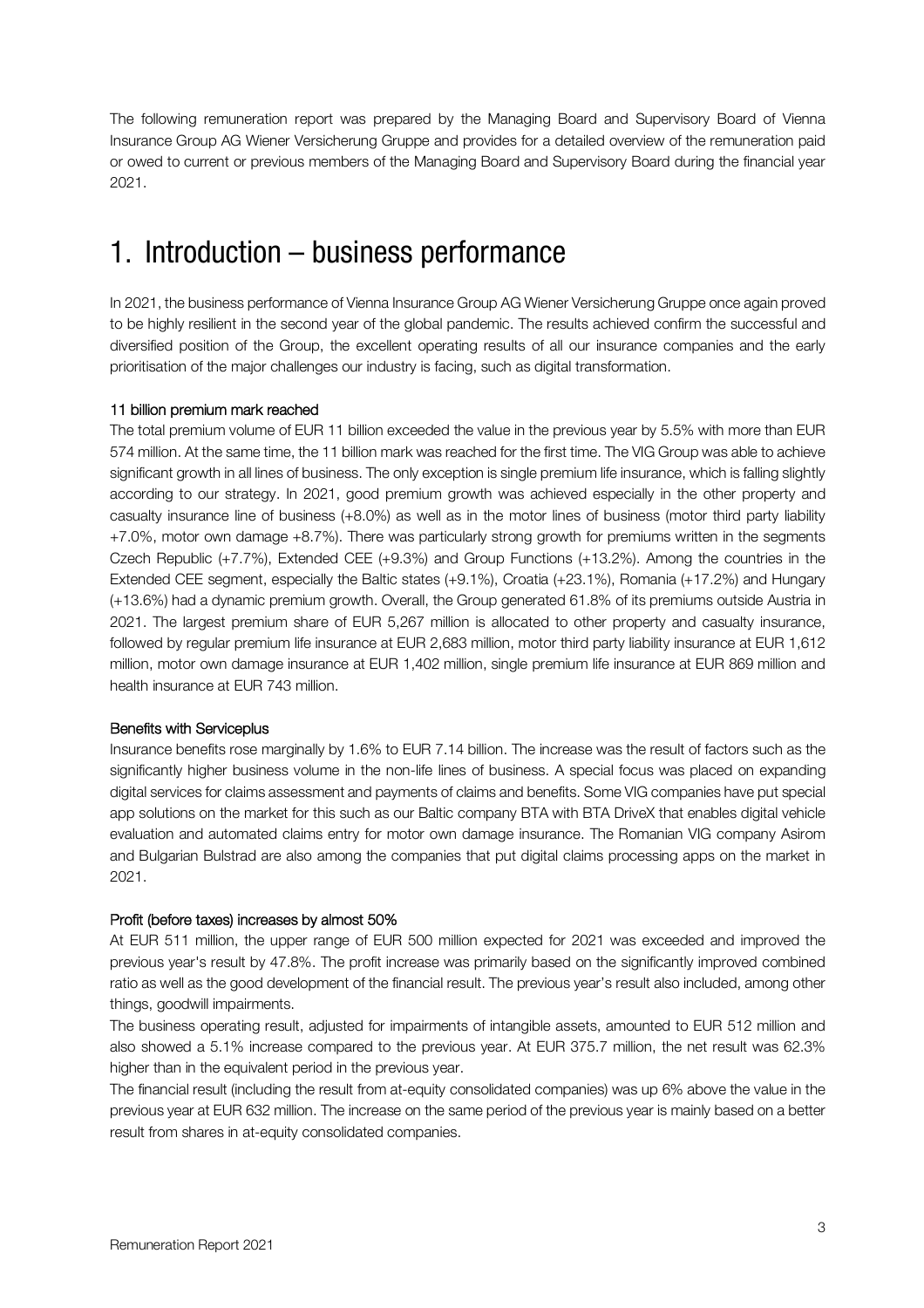## Combined ratio under the target value of 95%

The combined ratio showed especially clear improvement. At 94.2%, the value for 2021 was 0.8 percentage points below the previous year's value. This success is mainly based on better claims development in the segments Czech Republic, Poland and Extended CEE and on sustainable efficiency increases in business operations. The comprehensive reinsurance programme made it possible to restrict the effects of the severe natural disasters (NatCat) on the combined ratio, which were reflected in the result at a net amount of roughly EUR 90 million.

#### **Solvency**

The solvency ratio of the Group was 250% on 31 December 2021 (including transitional measures) and underscores the excellent capital adequacy of the Vienna Insurance Group.

#### Investments

Total investments (including cash and cash equivalents) were EUR 37.3 billion as of 31 December 2021 and rose by around 2%. The increase compared to the same reporting period in the previous year was mainly the result of a temporary increase in cash and cash equivalents in preparation for the planned acquisition of Aegon's Eastern European business.

#### Acquisition of Aegon CEE and cooperation with Corvinus

In late 2020, VIG signed an agreement to acquire Aegon's CEE business operations, which encompasses its companies in Hungary, Poland, Romania and Turkey. This acquisition will not only make VIG the market leader in Hungary but also facilitate its entry into the life insurance market in Turkey. In addition, the deal will also significantly strengthen VIG's asset management and pension fund business.

In February 2022, VIG finalised its cooperation with the Hungarian state holding company Corvinus as announced in December 2021. Over several phases, the Group company Union Biztosító as well as the Hungarian Aegon enterprises will be merged into a Hungarian VIG holding company specifically set up for this purpose. Corvinus will hold a 45% interest, and VIG will hold a controlling 55% majority interest and manage operations. This cooperation will avoid lengthy and costly legal proceedings, ensure clarity and allow VIG to contribute to successfully further developing the Hungarian insurance industry.

# 2. Remuneration report relating to members of the Managing Board

## 2.1 GENERAL

The remuneration policy sets out the rules for the establishment of a remuneration practice in accordance with the principles which must be considered by the Supervisory Board, respectively the Supervisory Board Committee for Managing Board matters when passing a resolution on the remuneration structure and the scope and weighting of specific targets for the variable remuneration:

- The financial terms and other benefits offered to a member of the Managing Board must be sufficiently attractive to ensure that suitable individuals can be identified and retained. The remuneration is an important part of such package.
- The remuneration of members of the Managing Board must prioritise the variable component and, thus, must be proportionate to the success of the company.
- The remuneration of the members of the Managing Board should emphasise the objective to promote the long-term interests and the sustainability of the company's success – depending on the sustainable development of the company – by deferring payment of a significant portion of the variable remuneration.
- The remuneration should promote the implementation of the group strategy by selecting and identifying targets in connection with the variable remuneration. The corresponding targets in connection with the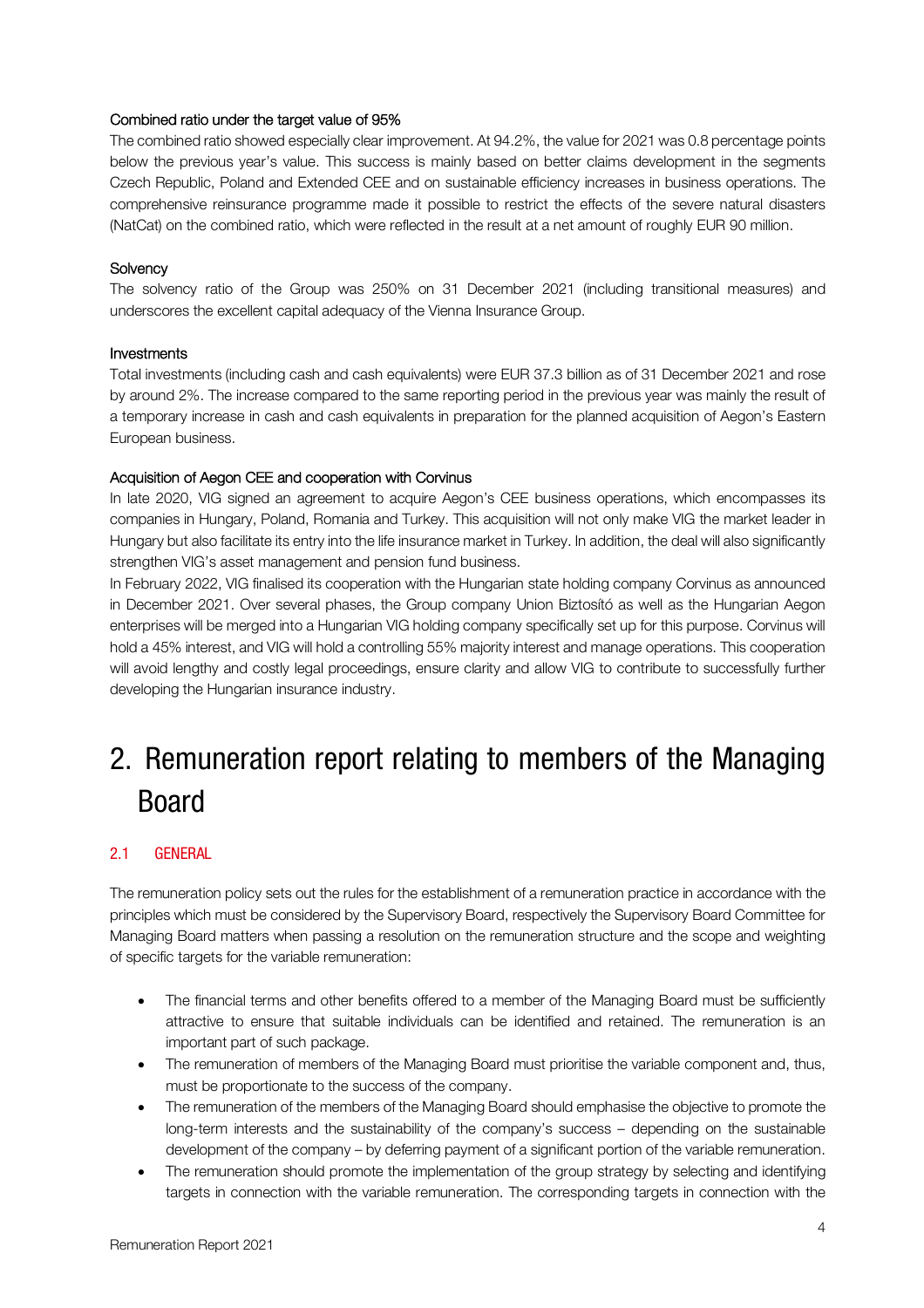variable remuneration should promote the management's awareness of the corporate social responsibility of a major company.

The remuneration of members of the Managing Board consists of fixed and variable components. Currently, the remuneration of the Managing Board does not include a share-based remuneration.

The ratios within the aggregate remuneration, i.e. the monetary remuneration as contractually agreed or based on annual resolutions of the Supervisory Board Committee for Managing Board matters are as follows:

|                                                                                                                         | CHAIRWOMAN OF THE MANAGING BOARD               |                       |                  |                                      |       |
|-------------------------------------------------------------------------------------------------------------------------|------------------------------------------------|-----------------------|------------------|--------------------------------------|-------|
|                                                                                                                         | Ratios according to the<br>remuneration policy | remuneration for 2021 | Maximum possible | Actual entitlement for<br>$2021^{1}$ |       |
| Fixed remuneration (clause 2.2.1 of the<br>remuneration policy)                                                         | 50-52 %                                        | 795                   | 50%              | 795                                  | 51%   |
| Contractually agreed bonus in the event of a<br>100 % target achievement (clause 2.2.2 a of<br>the remuneration policy) | $35-37%$                                       | 590                   | 37%              | 561                                  | 36%   |
| Specific remuneration (clause 2.2.2 b of the<br>remuneration policy)                                                    | $12 - 14%$                                     | 210                   | 13 %             | <b>210</b>                           | 13%   |
| TOTAL                                                                                                                   | 100 %                                          | 1.595                 | 100 %            | 1.565                                | 100 % |

|                                                                                                                         | MEMBERS OF THE MANAGING BOARD<br>(EXCL. CHAIRWOMAN) |                       |                  |                                      |       |
|-------------------------------------------------------------------------------------------------------------------------|-----------------------------------------------------|-----------------------|------------------|--------------------------------------|-------|
|                                                                                                                         | Ratios according to the<br>remuneration policy      | remuneration for 2021 | Maximum possible | Actual entitlement for<br>$2021^{1}$ |       |
| Fixed remuneration (clause 2.2.1 of the<br>remuneration policy)                                                         | 56-58 %                                             | 3.891                 | 56 %             | 3.891                                | 57 %  |
| Contractually agreed bonus in the event of a<br>100 % target achievement (clause 2.2.2 a of<br>the remuneration policy) | $29 - 31 %$                                         | 2.122                 | 31%              | 2.016                                | 30 %  |
| Specific remuneration (clause 2.2.2 b of the<br>remuneration policy)                                                    | $12 - 14%$                                          | 919                   | 13%              | 919                                  | 13 %  |
| <b>TOTAL</b>                                                                                                            | 100 %                                               | 6.932                 | 100 %            | 6.826                                | 100 % |

<sup>1)</sup> Contractually agreed bonus and specific remuneration as granted, due in accordance with the sustainability requirements for the years 2022 to 2025.

This overview does not consider any financial and non-financial ancillary benefits, for example the private use of a Company car, any supervisory board remuneration granted by subsidiaries, etc.

## 2.2 OVERVIEW OF THE AGGREGATE REMUNERATION

#### $2.2.1$ FIXED REMUNERATION

The fixed remuneration is a specific amount owed to a member of the Managing Board and is specified in the respective management agreement. This amount is the annual gross salary and is paid in instalments. The fixed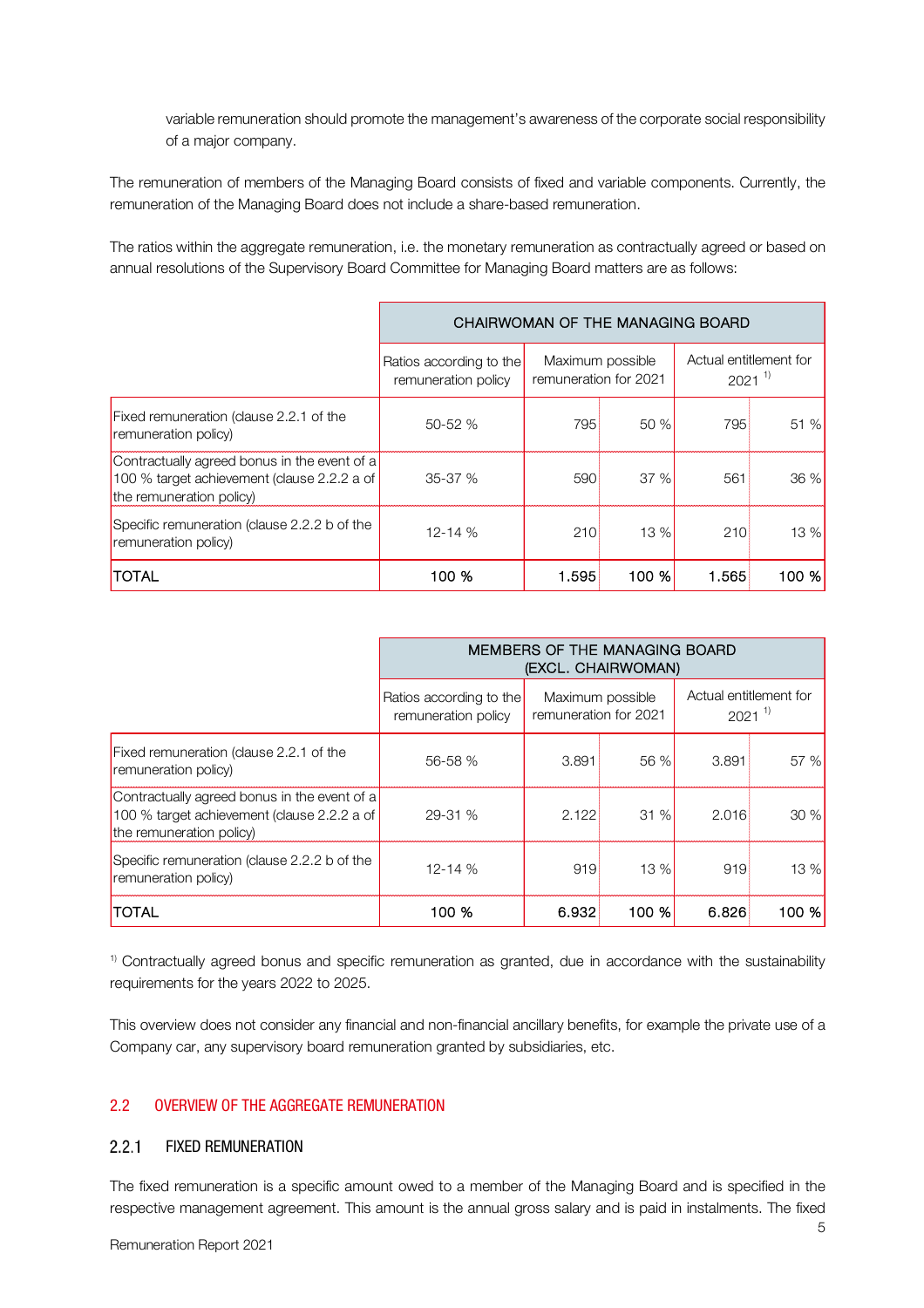remuneration must be of a sufficient amount to prevent that a member of the Managing Board predominantly depends on the variable remuneration. The fixed remuneration of the members of the Managing Board who were active on 31 December 2019 will be adjusted on an annual basis in proportion to the salary of the employees of the Company. The remuneration of the members of the Managing Board appointed as of 1 January 2020 is not subject to such automatic adjustment.

In the financial year 2021, the fixed component of active members of the Managing Board was in total tEUR 4,686.

|                       | 2021  | 2020  |
|-----------------------|-------|-------|
| <b>STADLER</b>        | 795   | 79.   |
| $LÖGER$ <sup>1)</sup> | 595   |       |
| <b>HIRNER</b>         | 549   | 546   |
| <b>HÖFINGER</b>       | 549   | 546   |
| LAHNER $^{2)}$        | 550   | 550   |
| 2)<br>LEHEL           | 550   | 550   |
| RIENER $^{2)}$        | 550   | 550   |
| <b>THIRRING</b>       | 549   | 546   |
| FUCHS <sup>3)</sup>   |       | 273   |
| TOTAL                 | 4.686 | 4.353 |

1) member of Managing Board of VIG Holding as of 1 January 2021 2) member of Managing Board of VIG Holding as of 1 January 2020 3) retired from Managing Board with effect on 30 June 2020

#### $2.2.2$ VARIABLE REMUNERATION

The variable remuneration includes in any event a **contractually agreed bonus** if targets are achieved. This bonus is an amount specified in the management agreement and owed to a member of the Managing Board if certain annual performance, respectively success criteria are achieved, which have been specified in advance. The contractually agreed bonus depends on financial and non-financial targets.

The following deferral rule based on sustainability requirements must be satisfied in connection with the accounting for, respectively payment of a bonus:

60% of the bonus earned for the financial year 2021 will be paid in the financial year 2022.

40% of the bonus earned for the financial year 2021 are subject to a sustainability-oriented deferral rule. The part of the bonus subject to sustainability requirements will be distributed in equal shares to the three following financial years and approved by the Supervisory Board Committee for Managing Board matters in the financial years 2023, 2024 and 2025 subject to a sustainable development of the Company. This requires at least a 50% profit target achievement in the financial year prior to the respective part becoming due and payable.

In the course of the determination of the targets and other criteria for the payment of a bonus, the Supervisory Board Committee for Managing Board matters can also announce specific targets and a corresponding extraordinary remuneration for all or individual members of the Managing Board in advance pursuant to section 2.2.2 b of the Remuneration Policy (for example, for the overfulfilment of targets, country-specific targets, or in connection with a specific strategic orientation). Specific remuneration based on the satisfaction of criteria specified in advance is also subject to sustainability requirements.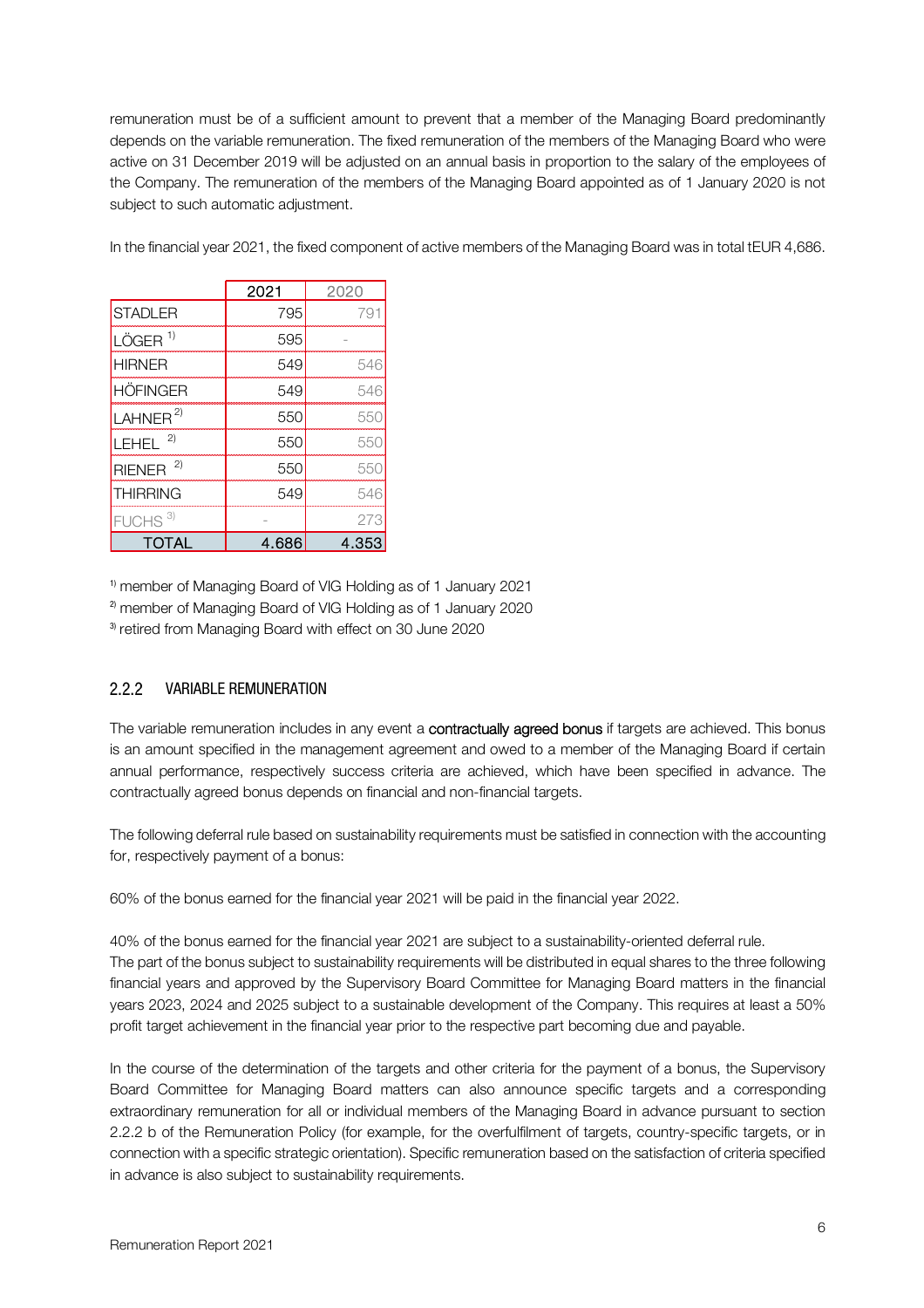In exceptional cases, the Supervisory Board Committee for Managing Board matters can also grant monetary awards for extraordinary performance of the Managing Board or its individual members with retrospective effect to the extent such performance is not subject to a contractually agreed bonus or a specific remuneration (clause 2.2.2 c of the remuneration policy). No such monetary awards have been granted in the reporting year 2021.

The variable remuneration of the Managing Board includes financial as well as non-financial targets. The following table specifies the financial targets for 2021 in detail, which are weighted at 90%. The non-financial target to promote corporate social responsibility, which is weighted at 10%, will be detailed in the following.

| <b>Financial targets</b>                                                          | Weighting | Target value                                 | Actual value |  |
|-----------------------------------------------------------------------------------|-----------|----------------------------------------------|--------------|--|
| Profit before tax                                                                 | 30%       | EUR 450 m                                    |              |  |
| Minimum requirement <sup>1)</sup>                                                 |           | EUR 428 m                                    | EUR 511 m    |  |
| Specific remuneration (clause 2.2.2 lit. b<br>of the remuneration policy) $^{2)}$ |           | more than EUR 470 m                          |              |  |
| Profit after tax and non-controlling<br>interests                                 | 10 %      | EUR 330 m                                    |              |  |
| Minimum requirement <sup>1)</sup>                                                 |           | EUR 314 m                                    | EUR 376 m    |  |
| Specific remuneration (clause 2.2.2 lit. b<br>of the remuneration policy) $^{2)}$ |           | more than EUR 345 m                          |              |  |
| <b>Combined Ratio</b>                                                             | 30 %      | between (each including)<br>95,0 % an 95,5 % | 94,2 %       |  |
| Minimum requirement <sup>1)</sup>                                                 |           | max. 96 %                                    |              |  |
| <b>Gross Written Premium</b>                                                      | 20 %      | EUR 10,4 bn                                  |              |  |
| Minimum requirement <sup>1)</sup>                                                 |           | EUR 10,2 bn                                  | EUR 11 bn    |  |
| Specific remuneration (clause 2.2.2 lit. b<br>of the remuneration policy) $3)$    |           | more than EUR 10,4 bn                        |              |  |

<sup>1)</sup> The bonus will be paid in proportion to a respective target subject to the satisfaction of the minimum requirements. 2) In the event of overfulfilment around 7% of the contractually agreed bonus will be granted additionally.

3) In the event of overfulfilment around 3.6% of the contractually agreed bonus will be granted in additionally.

The Covid pandemic, a constant companion since March 2020, continued to have a significant impact in 2021. Despite this turbulence, the VIG Insurance Group proved to be highly resilient and was able to record a stable performance that clearly exceeded expectations. One of the factors contributing to these results was the Group's diversity. The long tradition of the Vienna Insurance Group in promoting diversity as well as the Group's active social commitment are both reflected in a respective 5% target set for Managing Board members.

Since 2019, the share of women on the Managing Boards in Austria's VIG insurance companies has been constant at around 40% and has almost reached 40% on the Supervisory Boards. In addition to the top female managers already sitting on a Managing Board throughout the Group, the share of female Supervisory Board members increased to 24.1% groupwide in 2021. There was a particular focus on promoting diversity concepts as well as continuing and/or expanding diversity-enhancing measures in the individual local companies. In 2021, the VIG Insurance Group was again honoured by the Financial Times as a 2022 Diversity Leader. This award goes to enterprises with an outstanding record of diversity and inclusion in the workplace. The Supervisory Board Committee for Managing Board matters considers this target met.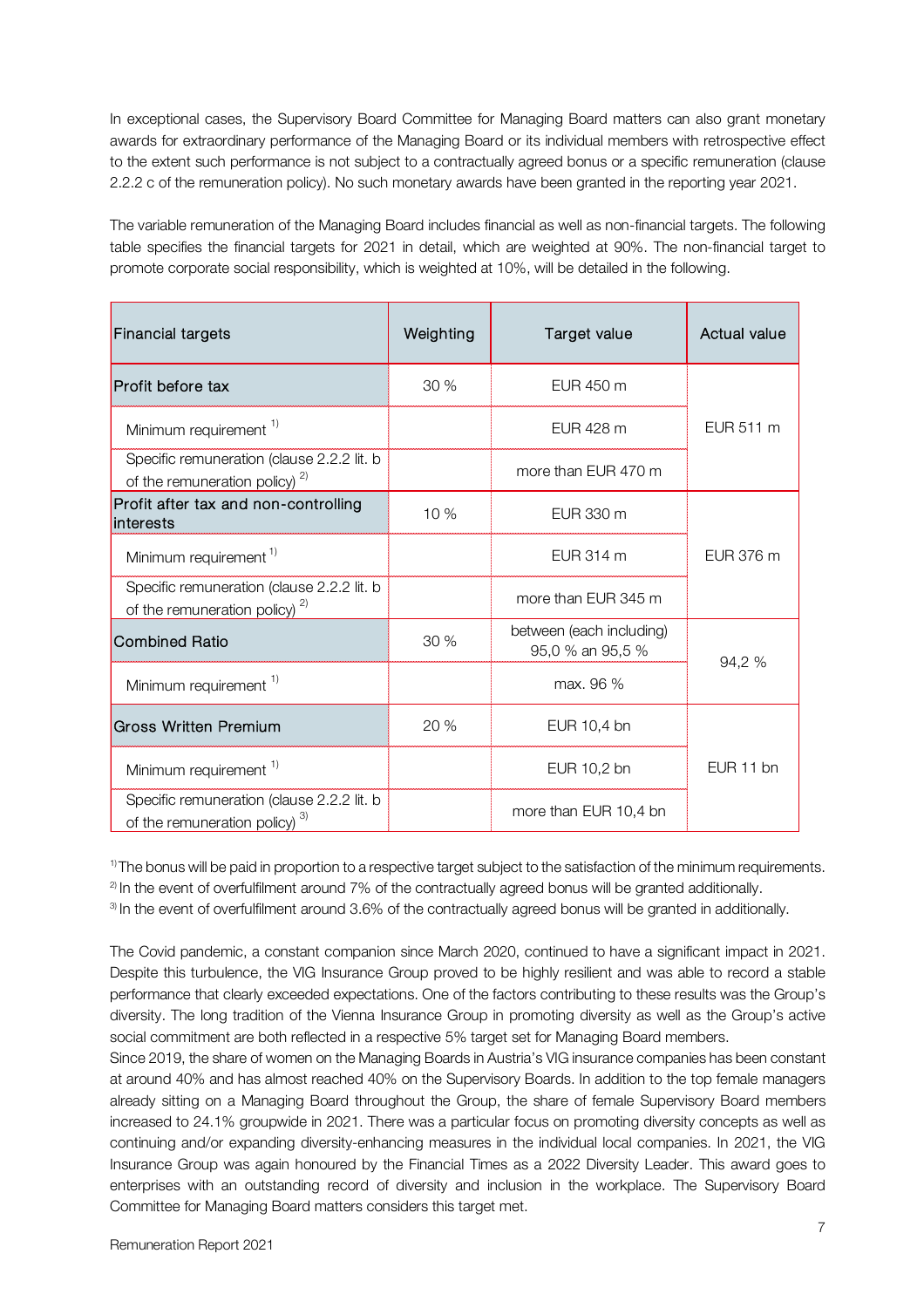Despite the ongoing pandemic, Social Active Days were held in approximately 90% of VIG's insurance and reinsurance companies in 2021. At VIG Holding roughly 70% of employees signalled their personal commitment by taking part in the Social Active Day. Even top management participated in the broad range of programmes on offer. The activities covered a wide spectrum and varied depending on the local organisation and need. What all projects had in common was the continuing tradition of VIG's social commitment. Although dedication and involvement were high, the VIG Group fell short of its target of a minimum 30% participation rate among Group employees in 2021.

The members of the Managing Board were eligible for a specific individual remuneration payment for the financial year 2021 in connection with achieving specific strategy-related targets (section 2.2.2 lit b of the Remuneration Policy), i.e. for sustainable investments in conjunction with the issuing of the sustainability bond for VIG Holding, on the one hand, and for the implementation of strategic measures in connection with the Group-wide management of the pandemic on the other. A specific remuneration of around 12.5% (Chairwoman of the Managing Board) and around 16.3% (for each of the other members of the Board) of the contractual bonus was allocated to each of these targets.

On 26 March 2021, VIG successfully placed its EUR 500 million Senior Sustainability Bond with institutional investors. The issue of VIG Holding's Sustainability Bond still required investments of approximately EUR 300 million. The Group planned to achieve a target investment of at least EUR 100 million for 2021. In the first year of the issue, the VIG Insurance Group succeeded in allocating over EUR 500 million (including previous periods) to projects in the areas of renewable energy, green buildings and clean transportation, as well as to social projects to increase affordable housing or improve access to basic services such as education or health. Consequently, the Supervisory Board Committee for Managing Board matters considers this target met.

In the reporting year 2021, particular attention was given to expanding IT infrastructure and to making progress on digital transformation. The further increase in use of a common communication and collaboration tool meant that Group-wide access has been available since September 2021. This tool has made it easier to hold virtual meetings within the Group, also helping to step up virtual communication between management and employees. In the course of the "Homeoffice Initiative" in the Austrian Group companies, by mid-2021 all stationary thin clients were replaced by notebooks, and employees were set up with softphone communication. Hardware was updated in several Group companies. Regarding training and development, additionally to the expansion of virtual training programmes, a pilot project in a VIG metaverse environment planned in 2021 was successfully realised in early-2022.

Moreover, numerous digital initiatives were carried out in 2021, focussing on sales, customer orientation, claims management and health.

Based on the successful implementation of the above initiatives contributing to the enhanced, mostly virtual, communication within the Group and therefore to the Group's positive performance in 2021, the Supervisory Board Committee for Managing Board matters considers this target met.

This resulted in the following variable remuneration for the individual members of the Managing Board: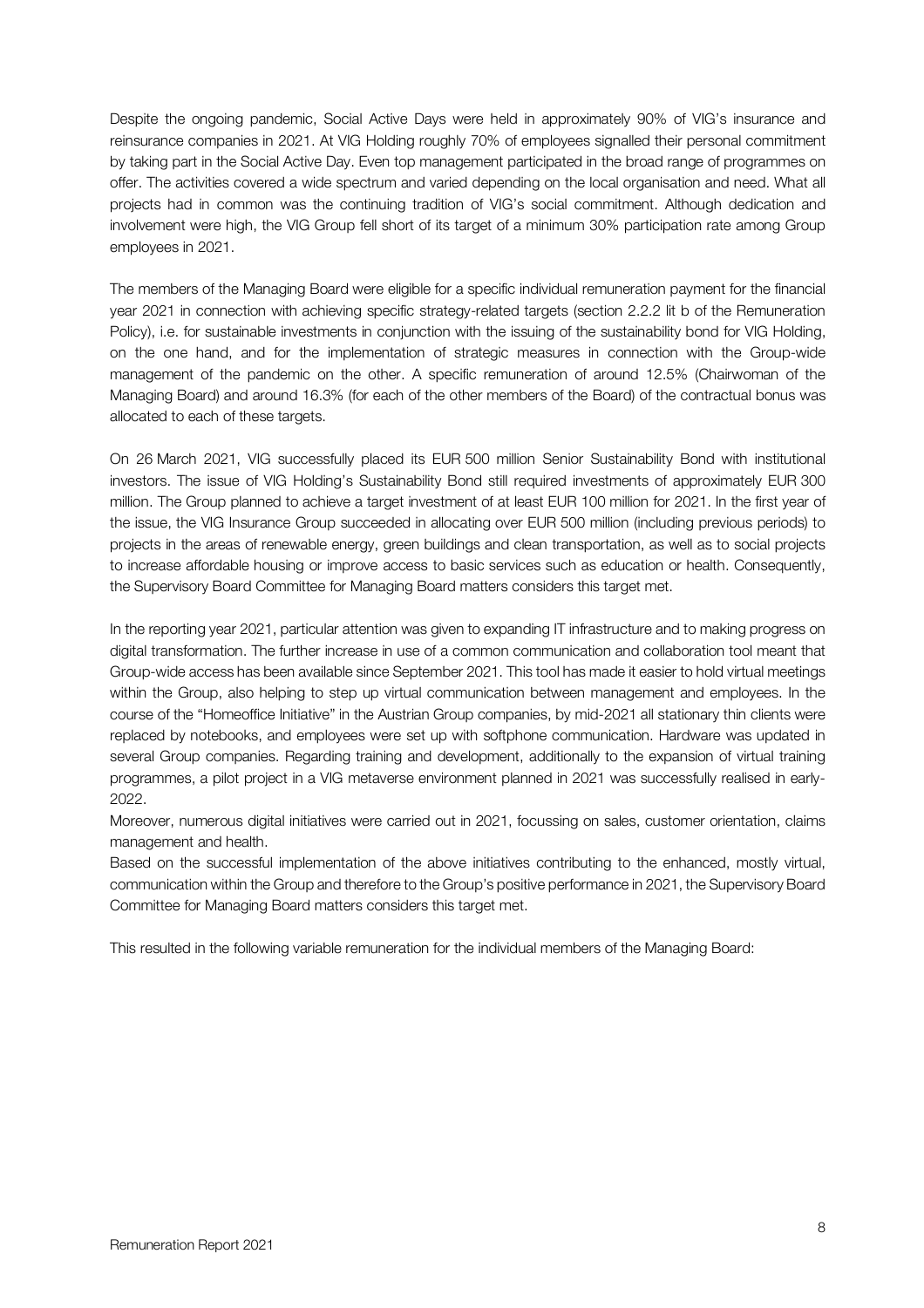|                                                                                                                                                                                                                                                                                                                                                                                                                                                                                                                                                     | $2021^{4}$                                               |                      |                                                        | 2020        |                                                          |                    |                                      |             |
|-----------------------------------------------------------------------------------------------------------------------------------------------------------------------------------------------------------------------------------------------------------------------------------------------------------------------------------------------------------------------------------------------------------------------------------------------------------------------------------------------------------------------------------------------------|----------------------------------------------------------|----------------------|--------------------------------------------------------|-------------|----------------------------------------------------------|--------------------|--------------------------------------|-------------|
|                                                                                                                                                                                                                                                                                                                                                                                                                                                                                                                                                     | forward)<br>previous years<br>Entitlement of<br>(carried | Payment in<br>2021   | ğ<br>entitlement<br>Earned<br>2021                     | Amount owed | forward)<br>previous years<br>Entitlement of<br>(carried | Payment in<br>2020 | tor<br>entitlement<br>Earned<br>2020 | Amount owed |
| <b>STADLER</b>                                                                                                                                                                                                                                                                                                                                                                                                                                                                                                                                      | 1.327                                                    | 744                  | 771                                                    | 1.353       | 1.174                                                    | 605                | 758                                  | 1.327       |
| LÖGER <sup>1)</sup>                                                                                                                                                                                                                                                                                                                                                                                                                                                                                                                                 |                                                          |                      | 445                                                    | 445         |                                                          |                    |                                      |             |
| <b>HIRNER</b>                                                                                                                                                                                                                                                                                                                                                                                                                                                                                                                                       | 669                                                      | 349                  | 415                                                    | 736         | 552                                                      | 292                | 409                                  | 669         |
| <b>HÖFINGER</b>                                                                                                                                                                                                                                                                                                                                                                                                                                                                                                                                     | 727                                                      | 402                  | 415                                                    | 740         | 699                                                      | 380                | 409                                  | 727         |
| LAHNER <sup>2</sup>                                                                                                                                                                                                                                                                                                                                                                                                                                                                                                                                 | 409                                                      | 245                  | 415                                                    | 579         |                                                          |                    | 409                                  | 409         |
| $LEHEL^{2)}$                                                                                                                                                                                                                                                                                                                                                                                                                                                                                                                                        | 409                                                      | 245                  | 415                                                    | 579         |                                                          |                    | 409                                  | 409         |
| RIENER <sup>2</sup>                                                                                                                                                                                                                                                                                                                                                                                                                                                                                                                                 | 409                                                      | 245                  | 415                                                    | 579         |                                                          |                    | 409                                  | 409         |
| <b>THIRRING</b>                                                                                                                                                                                                                                                                                                                                                                                                                                                                                                                                     | 624                                                      | 326                  | 415                                                    | 713         | 484                                                      | 269                | 409                                  | 624         |
| FUCHS <sup>3)</sup>                                                                                                                                                                                                                                                                                                                                                                                                                                                                                                                                 |                                                          |                      | see previous members                                   |             | 699                                                      | 380                | 205                                  | 523         |
| <b>TOTAL</b>                                                                                                                                                                                                                                                                                                                                                                                                                                                                                                                                        | 4.575                                                    | 2.558                | 3.706                                                  | 5.723       | 3.608                                                    | 1.927              | 3.417                                | 5.098       |
| and the entitlement for 2020.<br>The owed amount is the entitlement of previous years less payment in 2021 plus the entitlement for 202                                                                                                                                                                                                                                                                                                                                                                                                             |                                                          |                      |                                                        |             |                                                          |                    |                                      |             |
|                                                                                                                                                                                                                                                                                                                                                                                                                                                                                                                                                     |                                                          |                      | SUPERVISORY BOARD REMUNERATION GRANTED BY SUBSIDIARIES |             |                                                          |                    |                                      |             |
|                                                                                                                                                                                                                                                                                                                                                                                                                                                                                                                                                     | 2021                                                     | 2020                 |                                                        |             |                                                          |                    |                                      |             |
| <b>STADLER</b>                                                                                                                                                                                                                                                                                                                                                                                                                                                                                                                                      | 207                                                      |                      | 215                                                    |             |                                                          |                    |                                      |             |
| LÖGER <sup>1)</sup>                                                                                                                                                                                                                                                                                                                                                                                                                                                                                                                                 |                                                          | 75<br>$\overline{a}$ |                                                        |             |                                                          |                    |                                      |             |
| <sup>1)</sup> member of Managing Board of VIG Holding as of 1 January 2021<br><sup>2)</sup> member of Managing Board of VIG Holding as of 1 January 2020<br><sup>3)</sup> retired from Managing Board with effect on 30 June 2020<br>$4$ ) The entitlement of previous years consists of outstanding deferred sustainability parts of the years 2017 t<br>2.2.3<br>In the reporting year, members of the Managing Board received remuneration in their capacity as mem<br>Supervisory Boards of subsidiaries of in total tEUR 774.<br><b>HIRNER</b> |                                                          | 24                   | 21                                                     |             |                                                          |                    |                                      |             |
| <b>HÖFINGER</b>                                                                                                                                                                                                                                                                                                                                                                                                                                                                                                                                     |                                                          | 89                   | 114                                                    |             |                                                          |                    |                                      |             |
| LAHNER <sup>2)</sup>                                                                                                                                                                                                                                                                                                                                                                                                                                                                                                                                |                                                          | 90                   | 39                                                     |             |                                                          |                    |                                      |             |
| $LEHEL^{2)}$                                                                                                                                                                                                                                                                                                                                                                                                                                                                                                                                        |                                                          | 45                   | 11                                                     |             |                                                          |                    |                                      |             |
| $R$ IENER <sup>2)</sup>                                                                                                                                                                                                                                                                                                                                                                                                                                                                                                                             | 122                                                      |                      | 64                                                     |             |                                                          |                    |                                      |             |
| <b>THIRRING</b>                                                                                                                                                                                                                                                                                                                                                                                                                                                                                                                                     | 123                                                      |                      | 106                                                    |             |                                                          |                    |                                      |             |
| FUCHS <sup>3)</sup><br><b>TOTAL</b>                                                                                                                                                                                                                                                                                                                                                                                                                                                                                                                 | 774                                                      |                      | 149<br>719                                             |             |                                                          |                    |                                      |             |

<sup>4)</sup> The entitlement of previous years consists of outstanding deferred sustainability parts of the years 2017 to 2019 and the entitlement for 2020.

## SUPERVISORY BOARD REMUNERATION GRANTED BY SUBSIDIARIES

In the reporting year, members of the Managing Board received remuneration in their capacity as members of Supervisory Boards of subsidiaries of in total tEUR 774.

|                       | 2021 | 2020 |
|-----------------------|------|------|
| <b>STADLER</b>        | 207  | 215  |
| $LÖGER$ <sup>1)</sup> | 75   |      |
| <b>HIRNER</b>         | 24   | 21   |
| <b>HÖFINGER</b>       | 89   | 114  |
| LAHNER $^{2)}$        | 90   | 39   |
| LEHEL $^{2)}$         | 45   |      |
| RIENER <sup>2</sup>   | 122  | ĥΔ   |
| <b>THIRRING</b>       | 123  | 106  |
| FUCHS <sup>3)</sup>   |      | 149  |
| <b>TOTAL</b>          | 774  |      |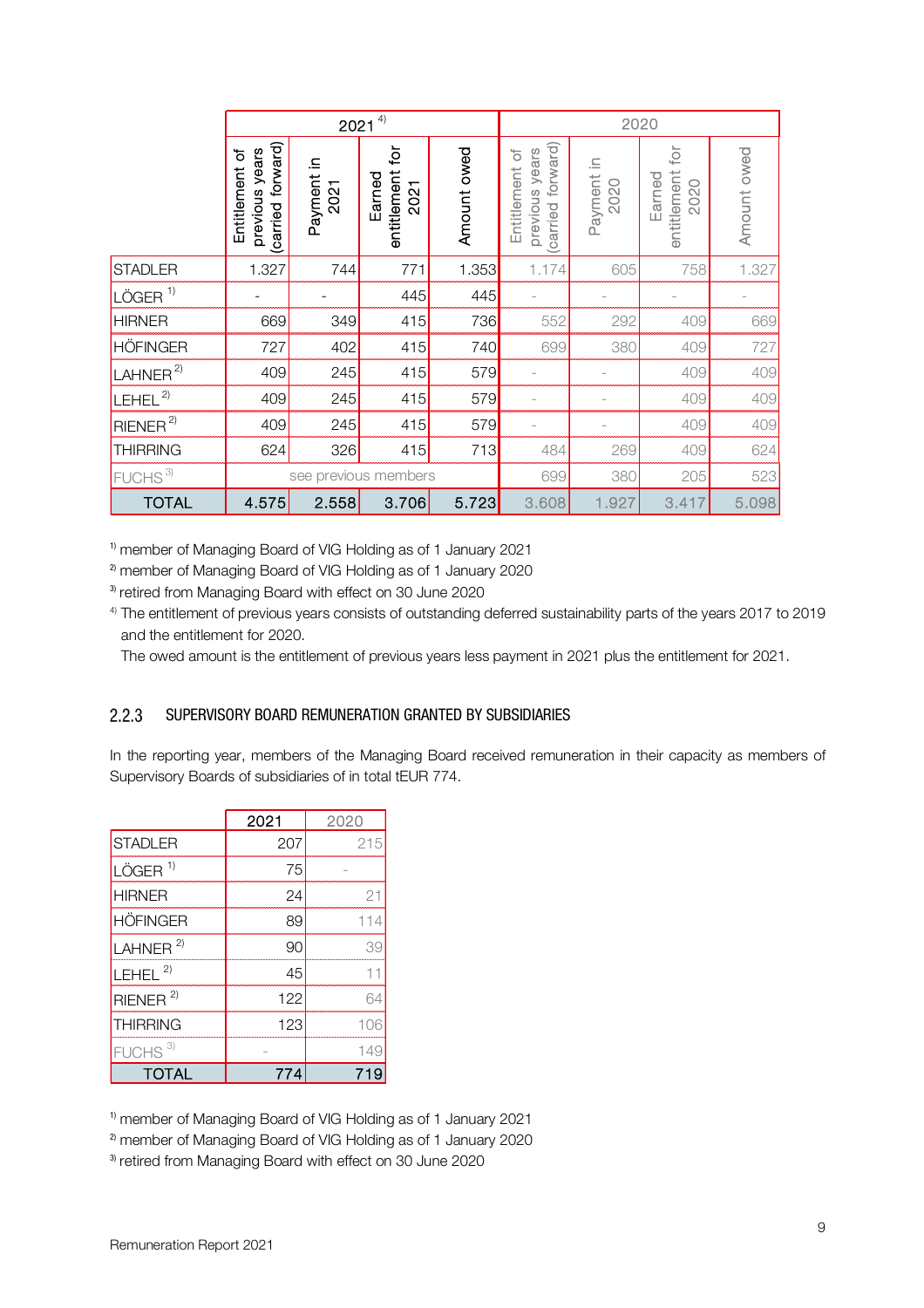#### $2.2.4$ ANCILLARY BENEFITS WHICH ARE NOT SUCCESS-BASED

#### Company car

Subject to the respective member of the Managing Board having the required driving licence, he or she may be entitled to use a company car. In this case, the private use is permitted subject to a deductible. A driver may be provided for business travel.

#### Insurance coverage

In the reporting year, the main shareholder of VIENNA INSURANCE GROUP AG Wiener Versicherung Gruppe, Wiener Städtische Wechselseitige Versicherungsverein – Vermögensverwaltung – Vienna Insurance Group, provides D&O and casualty insurance (including life insurance) to the top management level of VIG Group. Furthermore, members of the Managing Board are included in a travel health (group) insurance for business travel (like employees).

#### Facilities of the company, own insurance contracts

In general, members of the Managing Board are permitted to use all facilities provided by the Company to its employees at the respective place of business subject to the same, respectively adequately equivalent conditions as applicable to employees.

#### Social security contributions

The Company reimburses the part of the social security contributions assumed by the employer in the case of an employment relationship (see section 51 para 5 General Social Security Act (ASVG), which provides for the assumption of 50% of the owed amount).

The Company spent in total tEUR 178 for ancillary benefits for the Managing Board which are not success-based.

#### $2.2.5$ OVERVIEW OF THE AGGREGATE REMUNERATION FOR ACTIVE MEMBERS OF THE MANAGING BOARD

The total remuneration paid to active Managing Board members since 2019 is shown in the following table:

|                    |                                                        | <b>ACTIVE MEMBERS OF THE</b><br><b>MANAGING BOARD</b> |       |       |
|--------------------|--------------------------------------------------------|-------------------------------------------------------|-------|-------|
|                    |                                                        | 2021                                                  | 2020  | 2019  |
| Fixed remuneration | 4.686<br>4.353                                         |                                                       |       | 3.492 |
| Variable           | Entitlement of previous years                          | 4.575                                                 | 3.608 | 3.678 |
| remuneration       | Payment in the reporting year                          | 2.558                                                 | 1.927 | 1.988 |
|                    | Entitlement for the reporting year                     | 3.706                                                 | 3.417 | 2.617 |
|                    | Amount owed                                            | 5.723                                                 | 5.098 | 4.306 |
|                    | Supervisory Board remuneration granted by subsidiaries | 774                                                   | 719   | 556   |
|                    | Ancillary benefits which are not success-based         | 129<br>178<br>163                                     |       |       |

In 2021, the Company's Managing Board comprised eight members. In 2020, the Board consisted of eight members in the first half-year and seven members in the second half-year. In 2019, the Managing Board comprised six members.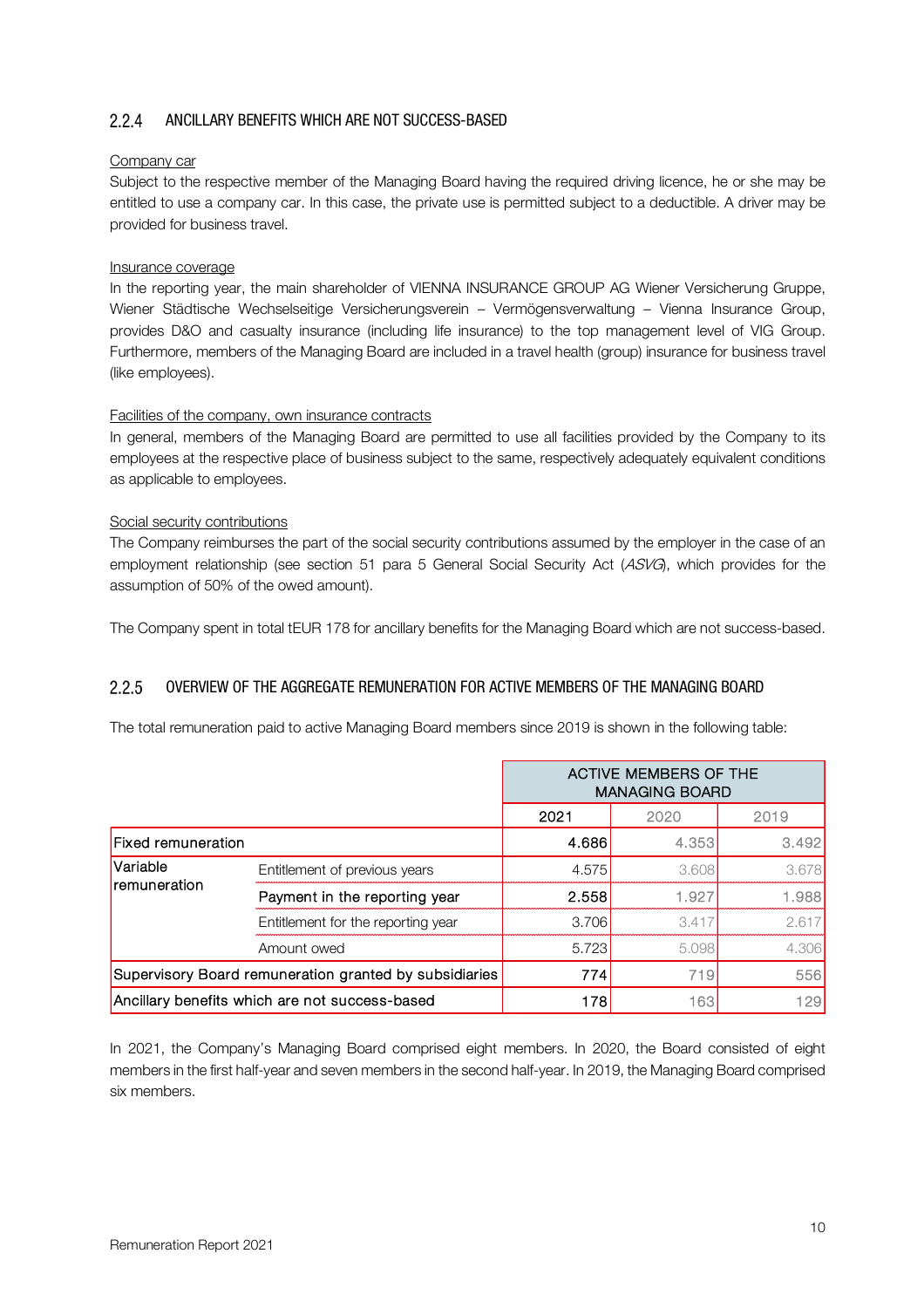#### $2.2.6$ REMUNERATION FOR PREVIOUS MEMBERS OF THE MANAGING BOARD

|                                                                                                            | 2021                                                      |                       |                |                    |                       |                                                            |                       | 2020           |                    |                       |
|------------------------------------------------------------------------------------------------------------|-----------------------------------------------------------|-----------------------|----------------|--------------------|-----------------------|------------------------------------------------------------|-----------------------|----------------|--------------------|-----------------------|
|                                                                                                            |                                                           | Variable remuneration |                |                    |                       | Variable remuneration                                      |                       |                |                    |                       |
|                                                                                                            | forward)<br>previous years<br>৳<br>Entitlement<br>carried | 으.<br>Payment<br>2021 | Amount<br>pewo | Company<br>pension | remuneration<br>Other | forward)<br>previous years<br>ð<br>Entitlement<br>(carried | £.<br>Payment<br>2020 | Amount<br>pewo | Company<br>pension | remuneration<br>Other |
| <b>GEYER</b>                                                                                               |                                                           |                       |                | 532                |                       |                                                            |                       |                | 530                | 0                     |
| <b>FUCHS</b>                                                                                               | 523                                                       | 280                   | 243            | 261                |                       |                                                            | see active members    |                | 65                 | 4                     |
| GRÖLL                                                                                                      | 25                                                        | 25                    |                |                    |                       | 84                                                         | 60                    | 25             | 0                  | 0                     |
| <b>HAVASI</b>                                                                                              | 318                                                       | 157                   | 161            |                    |                       | 699                                                        | 380                   | 318            |                    | 0                     |
| SIMHANDL                                                                                                   | 103                                                       | 76                    | 27             |                    |                       | 214                                                        | 111                   | 103            | 0                  | 0                     |
| <b>TOTAL</b>                                                                                               | 969                                                       | 537                   | 432            | 793                | $\overline{0}$        | 997                                                        | 551                   | 446            | 594                | 4                     |
| The total remuneration paid to previous Managing Board members since 2019 is shown in the following table: |                                                           |                       |                |                    |                       |                                                            |                       |                |                    |                       |

The following table details payments to previous members of the Managing Board.

|                    |                               | PREVIOUS MEMBERS OF THE<br><b>MANAGING BOARD</b> |      |      |
|--------------------|-------------------------------|--------------------------------------------------|------|------|
|                    |                               | 2021                                             | 2020 | 2019 |
| Variable           | Entitlement of previous years | 969                                              | 997  | 563  |
| remuneration       | Payment in the reporting year | 537                                              | 551  | 265  |
|                    | Amount owed                   | 432                                              | 446  | 298  |
| Company pension    |                               | 793                                              | 594  | 525  |
| Other remuneration |                               |                                                  |      |      |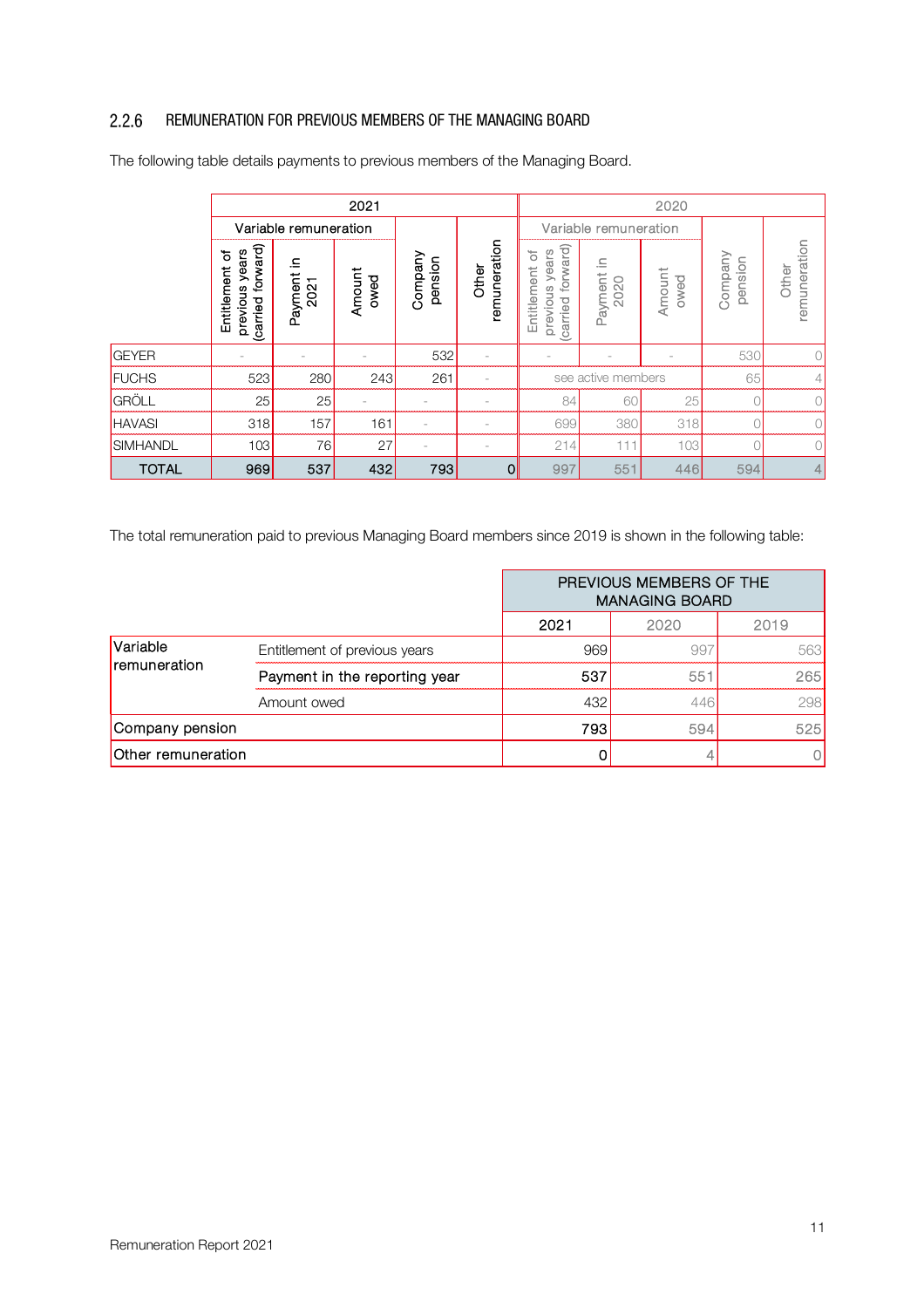# 3. Remuneration report relating to members of the Supervisory Board

## 3.1 GENERAL

The remuneration should be proportional to the tasks and services of the members of the Supervisory Board, the success of the Company, and the customary remuneration. It should also ensure that the Supervisory Board member acts in line with the objective of a sustainable business development.

- The financial terms and other benefits offered to a member of the Supervisory Board must be sufficiently attractive to identify and retain suitable individuals who are willing, respectively capable to perform the tasks and responsibilities in connection with their function.
- Furthermore, these terms and other benefits must also be sufficiently attractive to ensure a diverse selection process for candidates for the Supervisory Board.
- Considering their specific role, the remuneration of the Supervisory Board members will not have a variable component subject to the achievement of predefined targets.

## 3.2 OVERVIEW OF THE AGGREGATE REMUNERATION

The remuneration of the members of the Supervisory Board is subject to the approval of the General Meeting (section 14 para 1 of the Articles of Association).

#### $3.2.1$ FIXED REMUNERATION

Pursuant to the respective resolution of the General Meeting, the members of the Supervisory Board receive a monthly remuneration (the amount of such remuneration depends on whether the member acts as chairman/chairwomen, deputy chairman/chairwomen, or member) and are entitled to an attendance fee per meeting (irrespective of the specific function), including for committee meetings.

#### $3.2.2$ VARIABLE REMUNERATION

The remuneration does not include a variable remuneration (which would be subject to the achievement of targets) unless the General Meeting passes a resolution to the contrary.

#### OTHER PARTS OF THE REMUNERATION AND OTHER AGREEMENTS  $3.2.3$

Members of the Supervisory Board are insured persons within the meaning of the D&O insurance taken out by Wiener Städtische Wechselseitige Versicherungsverein – Vermögensverwaltung – Vienna Insurance Group as part of its group insurance.

#### $324$ INDIVIDUAL REMUNERATION

In 2021 the members of the Supervisory Board received a total remuneration (including attendance fees) of tEUR 695.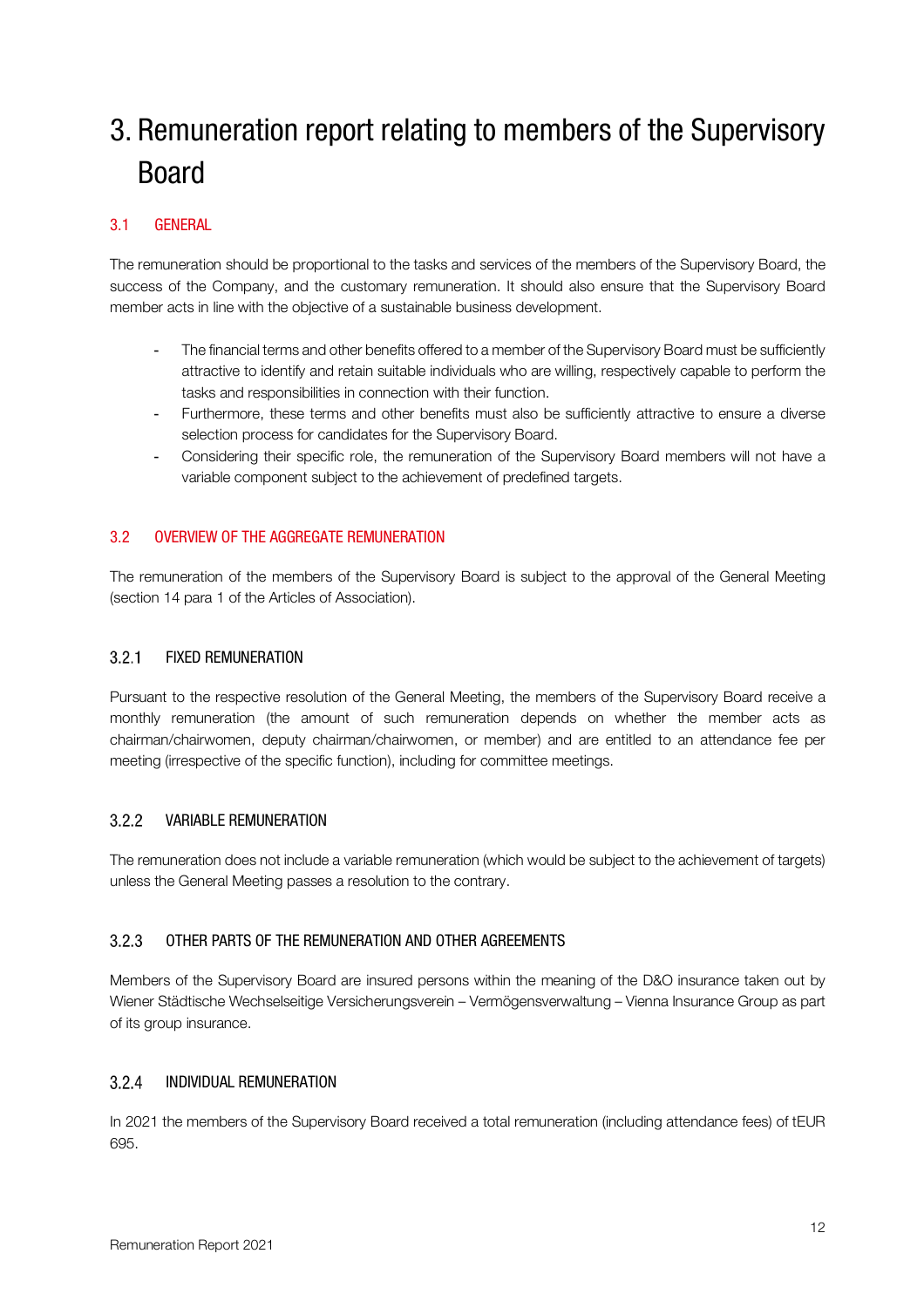|                          | 2021                    |                   |           | 2020                                 |                   |                           |
|--------------------------|-------------------------|-------------------|-----------|--------------------------------------|-------------------|---------------------------|
|                          | Monthly<br>remuneration | Attendance<br>fee | Aggregate | Monthly<br>remuneration remuneration | Attendance<br>fee | Aggregate<br>remuneration |
| GEYER                    | 82                      | 25                | 107       | 72                                   | 27                | 99                        |
| <b>ERTL</b>              | 50                      | 23                | 74        | 44                                   | 27                | 71                        |
| <b>DOBRINGER</b>         | 41                      | 20                | 61        | 35                                   | 16                | 51                        |
| EIFERT <sup>1)</sup>     | 20                      | 11                | 31        | $\overline{\phantom{a}}$             |                   |                           |
| FABISCH                  | 41                      |                   | 48        | 35                                   | 8                 | 44                        |
| LASSHOFER <sup>1)</sup>  | 24                      | 11                | 34        |                                      |                   |                           |
| <b>MIHOK</b>             | 41                      | 18                | 59        | 35                                   | 14                | 50                        |
| ÖHLER                    | 41                      | 9                 | 50        | 35                                   | 10                | 45                        |
| RIEDL                    | 48                      | 20                | 68        | 38                                   | 26                | 63                        |
| SEMMELROCK-WERZER        | 41                      | 5                 | 46        | 35                                   | 8                 | 44                        |
| SLEZAKOVA <sup>2)</sup>  | 41                      | 18                | 59        | 13                                   | 5                 | 18                        |
| TUMPEL-GUGERELL          | 41                      | 18                | 59        | 35                                   | 14                | 50                        |
| KUBITSCHEK <sup>3)</sup> |                         |                   |           | 32                                   | 12                | 44                        |
| <b>TOTAL</b>             | 510                     | 185               | 695       | 411                                  | 167               | 578                       |

<sup>1)</sup> Elected to the Supervisory Board in the General Meeting held on 21 May 2021.

<sup>2)</sup> Elected to the Supervisory Board in the General Meeting held on 25 September 2020.

3) As of the end of the General Meeting held on 25 September 2020 no longer a member of the Supervisory Board.

The total remuneration paid to Supervisory Board members since 2019 is shown in the following table:

|                        | SUPERVISORY BOARD MEMBERS |          |     |  |  |  |
|------------------------|---------------------------|----------|-----|--|--|--|
|                        | 2021<br>2019<br>2020      |          |     |  |  |  |
| Monthly remuneration   | 510                       | 41       |     |  |  |  |
| Attendance fee         | 185                       | $16^{-}$ |     |  |  |  |
| Aggregate remuneration | 695                       | 578      | 506 |  |  |  |

## 4. Other information and explanations

Compared to the year 2019, the aggregate remuneration of the Managing Board, the Company's economic success as well as the remuneration of its employees based on a full-time equivalent (FTE) is as follows:

In 2021, the VIG Group generated premiums in the amount of EUR 11 bn (2020: EUR 10.428 bn). The Group profit before taxes was EUR 511 m in 2021 (2020: EUR 345.9 m). The Group's combined ratio improved to 94.2% in 2021 (2020: 95.0%).

Section 1 provides further information about the economic development.

The overall remuneration of the Managing Board was tEUR 8.570 in 2021 compared to tEUR 7.933 in 2020. This development is in particular due to the increased number of the members of the Managing Board. The average aggregate remuneration of the Managing Board was tEUR 1,071 in 2021 (2020: tEUR 1,058).

The average remuneration of the Company's employees on a full-time equivalent basis was tEUR 82 in 2021 (2020: tEUR 80).